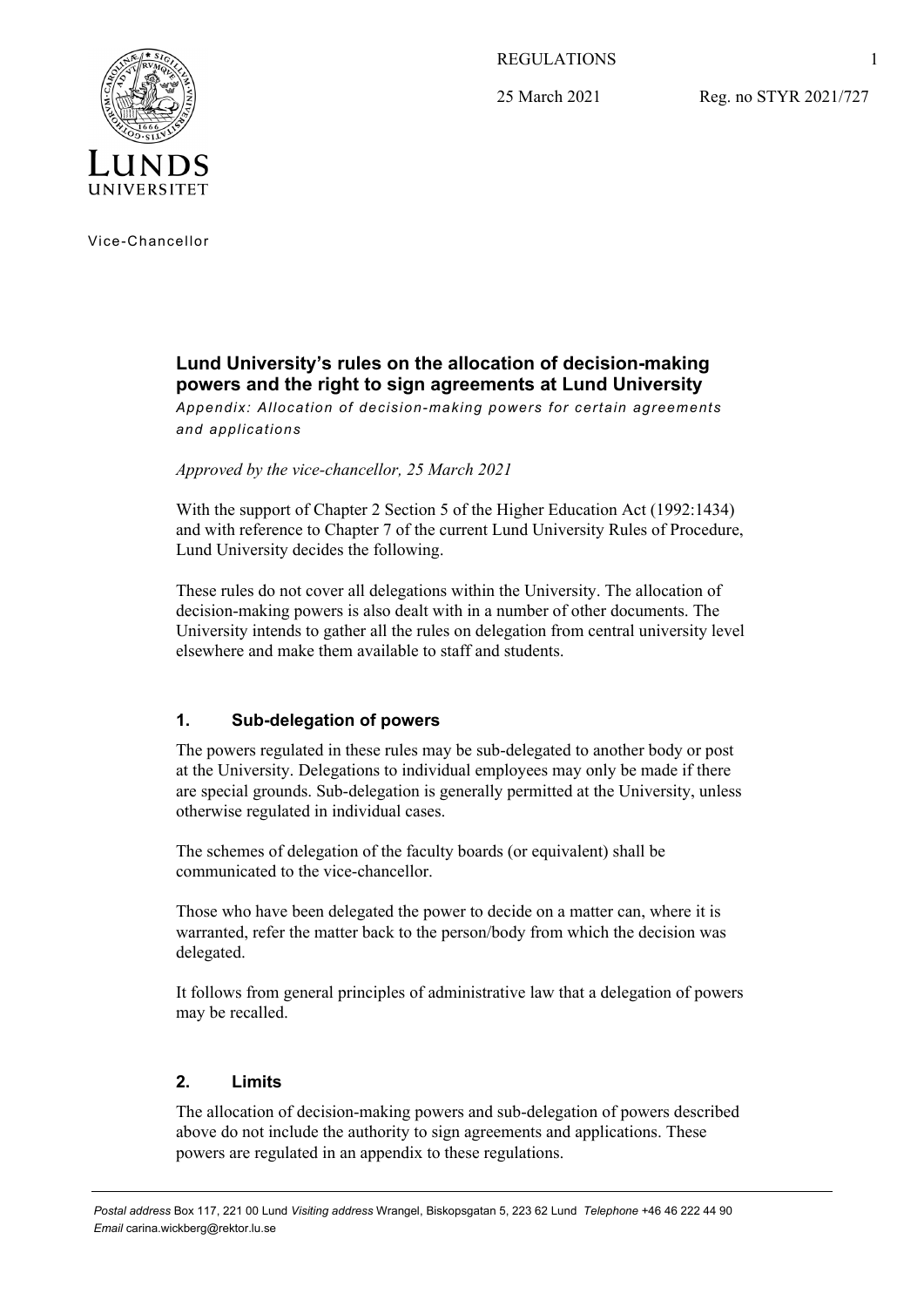## **3. University director**

The university director is responsible on behalf of the vice-chancellor for the general management of the University's administration and finances, including general administrative procedures and support systems, and for the duties of the University's central administration. Accordingly, the university director has responsibility, within the limits set by the University Board and vice-chancellor, for matters concerning:

- general administration and organisation
- administrative services necessary for education and research
- finances
- human resources
- premises and other infrastructure,

insofar as these are not to be dealt with by the faculty boards under these or other regulations.

The university director also has responsibility on behalf of the vice-chancellor for monitoring university decisions to ensure their legality.

#### **3.1 General administration and organisation**

The vice-chancellor delegates to the university director the power to:

- take decisions on implementing regulations within the area of responsibility of the university director
- take decisions on the internal organisation of the central administration
- issue written refusals to requests for access to public documents
- supply public documents with reservations that limit the right of the person requesting the document to disclose its content or otherwise use it
- take decisions on the allocation of matters for processing

The university director represents the public authority and signs for it within the area of responsibility of the university director.

## **3.2 Administrative services necessary for education and research**

The vice-chancellor delegates to the university director the power to:

- take decisions on administrative systems at the University and on rules and routines for the management of these
- take decisions on whether a suspected disciplinary offence by a student should be referred to the Disciplinary Board for consideration
- issue tenders from the University as a contractor in the public procurement of contract education

## **3.3 Finances**

The vice-chancellor delegates to the university director the power to:

- take decisions on the budget for the University's central administration
- decide rules and procedures for the reporting of the University's budget and financial follow-up
- decide rules and procedures for the University's financial administration
- decide rules and procedures for the University's purchasing and procurement
- take decisions on university-wide procurements
- take decisions on the vice-chancellor's strategic funding for sums up to SEK 100 000, following consultation with the vice-chancellor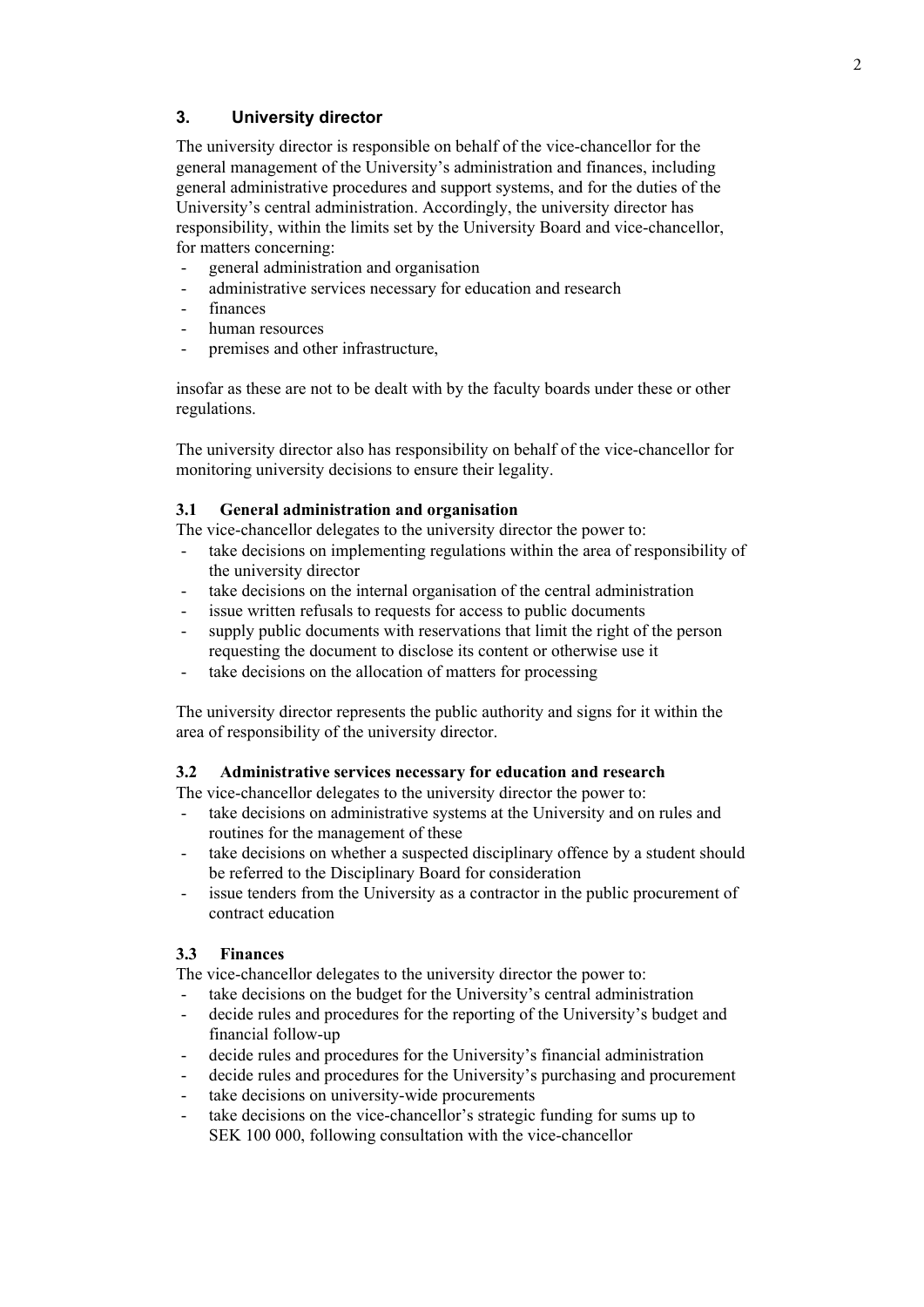## **3.4 Human resources**

The vice-chancellor delegates to the university director the power to:

- sign local collective agreements with the employee organisations
- take decisions on exceptions from collective agreements when there are special grounds, as permitted by the agreements
- decide rules and structures for the University's human resources procedures
- represent the public authority in its capacity as an employer in dispute negotiations with the employee organisations
- sign individual agreements with employees on behalf of the public authority on pension benefits, partial pensions and extra contributions to retirement pensions
- sign individual agreements with employees on behalf of the public authority on exceptions to regulations in Villkorsavtal/Villkorsavtal-T
- re-examine decisions that are clearly in breach of applicable rules and regulations, including the right to stop salary payments that are based on incorrect documentation

In addition, the vice-chancellor delegates to the university director the power, for the central administration and University Library (with the exception of teaching staff), to:

- take decisions on recruitment, appointment and promotion of staff
- take decisions on termination of employment in connection with an employee becoming entitled to full sickness compensation pursuant to the Social Insurance Code and on termination of employment on the grounds of age pursuant to the Employment Protection Act (1982:80)
- take decisions on whether or not an employee must terminate their secondary employment, or prohibit an employee from accepting secondary employment
- take decisions on salaries (salary revisions and other salary decisions)

In addition, the vice-chancellor delegates to the university director the power, for the central administration and University Library (with the exception of teaching staff and the head of internal audit), to:

- take decisions on other matters concerning employment, such as:
	- o approval/rejection of applications for leave of absence
	- o allocation of employees' working hours within the limits laid down in applicable collective agreements
	- o employees' completion of duties
	- o annual leave
	- o rehabilitation measures.

In addition, the vice-chancellor delegates to the university director the power, for the university management, deans and pro-deans, the director of MAX IV and dean of Campus Helsingborg, to take decisions concerning annual leave and other leave.

## **3.5 Premises and other infrastructure**

Infrastructure refers to IT, cleaning, caretaking, post handling, printing, etc.

The vice-chancellor delegates to the university director the power to:

- take decisions on the leasing of premises to university operations
- take decisions on investments in infrastructure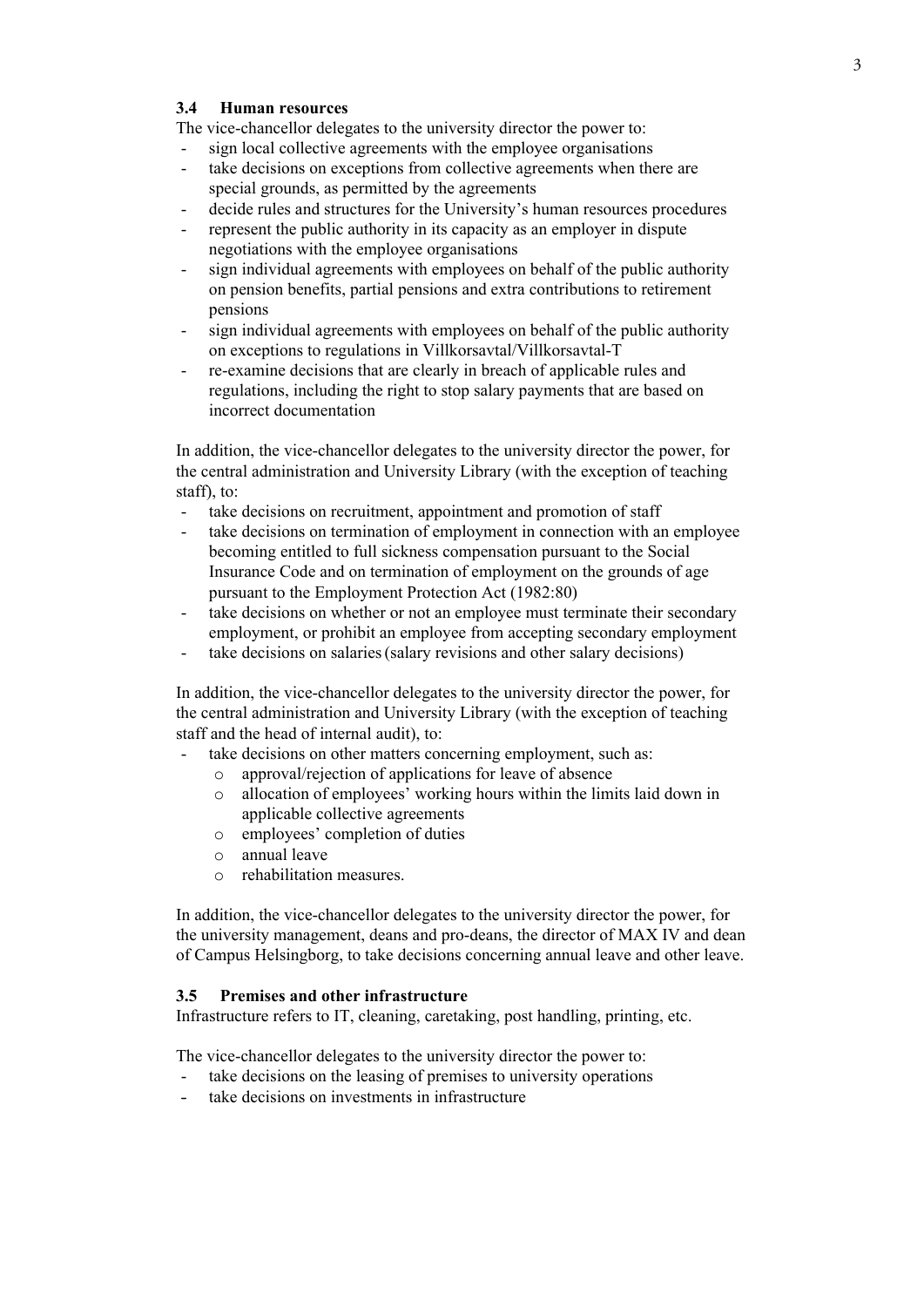## **4. University Education Board**

The vice-chancellor delegates to the Education Board the power to:

- adopt university-wide policies concerning first and second cycle education as well as for all education other than third cycle studies
- issue cross-faculty regulations in education-related matters (with the exception of the regulations decided by the University Board)
- issue responses to consultations concerning general strategic education issues, normally following processing within the organisation
- issue responses to the Higher Education Appeals Board on first and second cycle course and degree certificates
- submit requests to the Government, the Council for Higher Education and the Swedish Higher Education Authority in matters regarding admission rules
- present applications to the Swedish Higher Education Authority regarding degree-awarding powers
- take decisions on the establishment of new study programmes and the termination of study programmes, including joint programmes
- take decisions on application deadlines other than 15 January and 15 April for the autumn semester, 15 August and 15 October for the spring semester and 15 March for summer courses, if there are special grounds
- take decisions regarding separate admission through a special selection group for tuition fee-paying students
- determine the specific entry requirements for study programmes intended for new entrants to higher education
- determine other selection criteria for admission to first-cycle education intended for new entrants to higher education
- determine which degrees in fine, applied and performing arts can be taken at Lund University
- determine, where applicable, the titles of general degrees linked to a study programme
- take decisions on evaluations and surveys such as student, lecturer and alumni barometers concerning first and second cycle education, which are carried out at central level
- take decisions on university-wide requirements for qualifications in higher education teaching and learning, for the purpose of teaching in the first and second cycle
- take decisions on nomination and prioritisation of candidates for prizes and awards related to first and second cycle education
- allocate funding for university-wide investments within the board's remit

## **5. University Research Programmes Board**

The vice-chancellor delegates to the Research Programmes Board the power to:

- adopt university-wide policies concerning third cycle education
- issue cross-faculty regulations in education-related matters (with the exception of the regulations decided by the University Board)
- issue responses to consultations concerning general strategic education issues, normally following processing within the organisation
- issue responses to the Higher Education Appeals Board on third cycle course and degree certificates
- establish cross-faculty third cycle programmes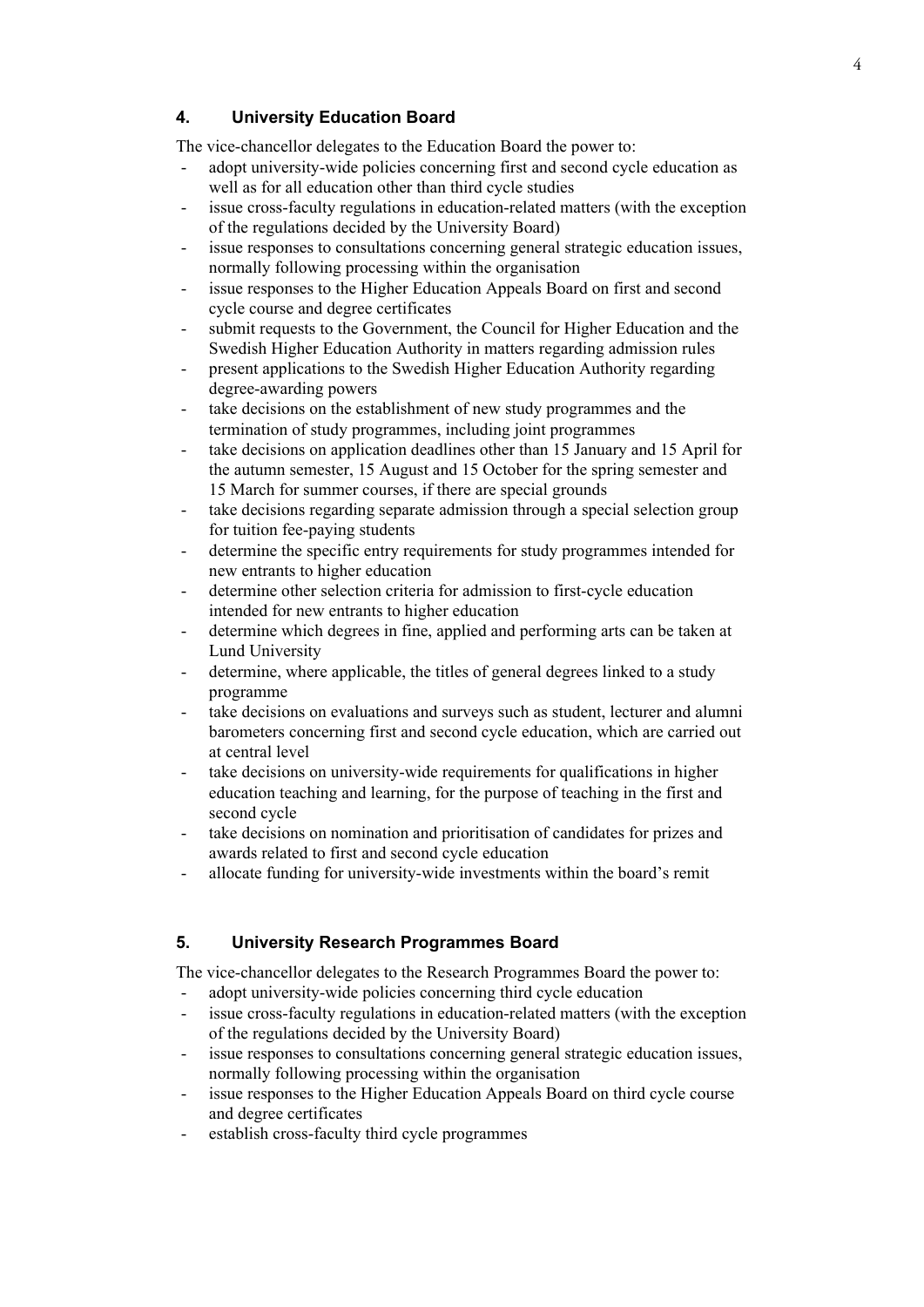- take decisions on evaluations and surveys such as doctoral student, lecturer and alumni barometers concerning third cycle education, which are carried out at central level
- take decisions on university-wide requirements for qualifications in higher education teaching and learning, for the purpose of teaching in the third cycle
- take decisions on nomination and prioritisation of candidates for prizes and awards related to third cycle education
- allocate funding for university-wide investments within the board's remit

## **6. University Research Board**

The vice-chancellor delegates to the Research Board the power to:

- adopt research policies for the University
- issue cross-faculty regulations in research-related matters (with the exception of those regulations decided by the University Board)
- take decisions on prioritisation of applications for external research funding for which the University is either listed as the applicant or supports the application
- take decisions on nomination and prioritisation of candidates for prizes and awards for research
- issue responses to consultations concerning general strategic research issues, normally following processing within the organisation
- allocate funding for university-wide investments within the board's remit

## **7. Admissions Board**

The vice-chancellor delegates to the Admissions Board for first and second cycle courses and study programmes the power to:

- adopt university-wide instructions for applications
- decide on tests as a criterion for selection in cases of equally qualified applicants
- decide on alternative selection criteria for individual first-cycle study programmes intended for those other than new entrants to higher education, as well as second-cycle courses
- take decisions on general exceptions with regard to English proficiency as a basic entry requirement
- take decisions on individual admission matters, excepting admissions to the Faculty of Fine and Performing Arts and matters concerning late admissions, deferment of studies, approved leave from studies and admission to a later stage of a programme
- take decisions on individual admission matters when a review of the matter is requested
- take decisions on individual matters concerning repayment of tuition fees.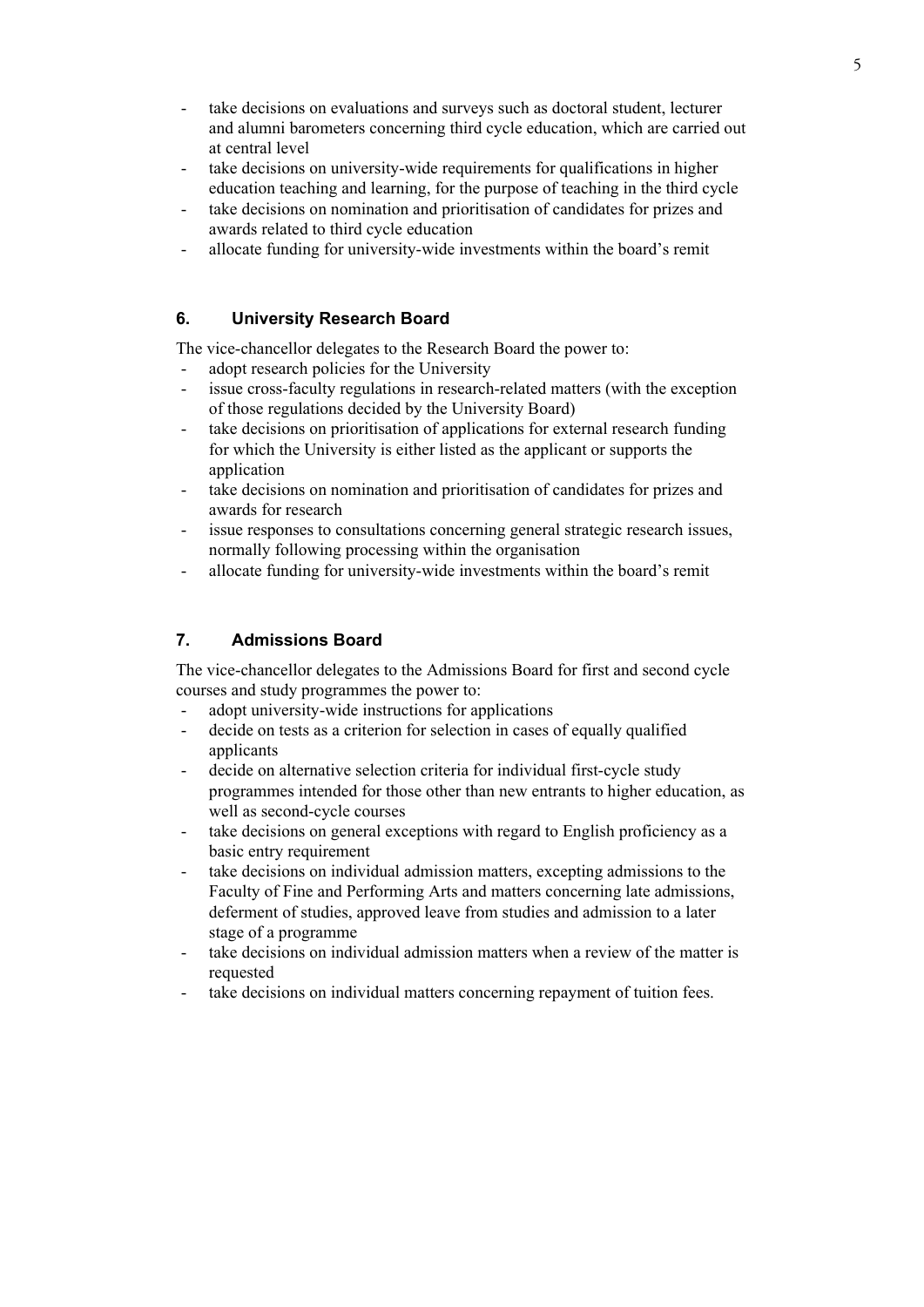## **8. Faculty boards**

The faculty boards are responsible on behalf of the vice-chancellor for education, research, external engagement and innovation at the relevant faculty. The faculty boards thus have responsibility, within the limits set by central university decisionmaking bodies, for matters concerning:

- quality enhancement and development
- libraries
- organisation
- finances
- human resources
- administration
- information and communication.

insofar as these are not to be dealt with by the vice-chancellor or head of administration under these or other regulations.

#### **8.1 General administration and organisation**

In accordance with the current *Lund University Rules of Procedure*, the faculty boards take decisions on the establishment and closure of departments and other units at the relevant faculty (section 3.1, second paragraph).

The rules of procedure also regulate that heads of department and chairs of departmental boards are appointed by the dean of the faculty for a period of three years following nominations from the staff of the department.

The vice-chancellor delegates to the faculty boards the power to:

- establish decision-making and advisory bodies within the area of responsibility of the board and decide on the composition of such bodies, unless otherwise regulated by the vice-chancellor or University Board
- decide rules and directions for the area of operation of the relevant board
- represent the public authority in negotiations with the employee organisations on a decision the employer intends to take or the employee organisation wants the employer to take (with the exception of dispute negotiations or negotiations on collective bargaining agreements)

### **8.2 Education**

The vice-chancellor delegates to the faculty boards the power to:

- take decisions on the allocation of responsibility for the organisation of education
- adopt or abandon main fields of study for first and second cycle studies
- when applicable, take decisions on specialisations of professional degrees
- take decisions on titles for arts degrees
- take decisions on the provision of first and second cycle courses and study programmes
- approve course and programme syllabi
- take decisions on grading scales in first and second cycle education (within the limits set by the University Board)
- set admission quotas for programmes and courses
- adopt specific admission requirements for first cycle programmes not intended for new entrants to higher education, second cycle programmes and first and second cycle courses
- adopt selection criteria for first cycle programmes not intended for new entrants to higher education (in accordance with admission rules for first and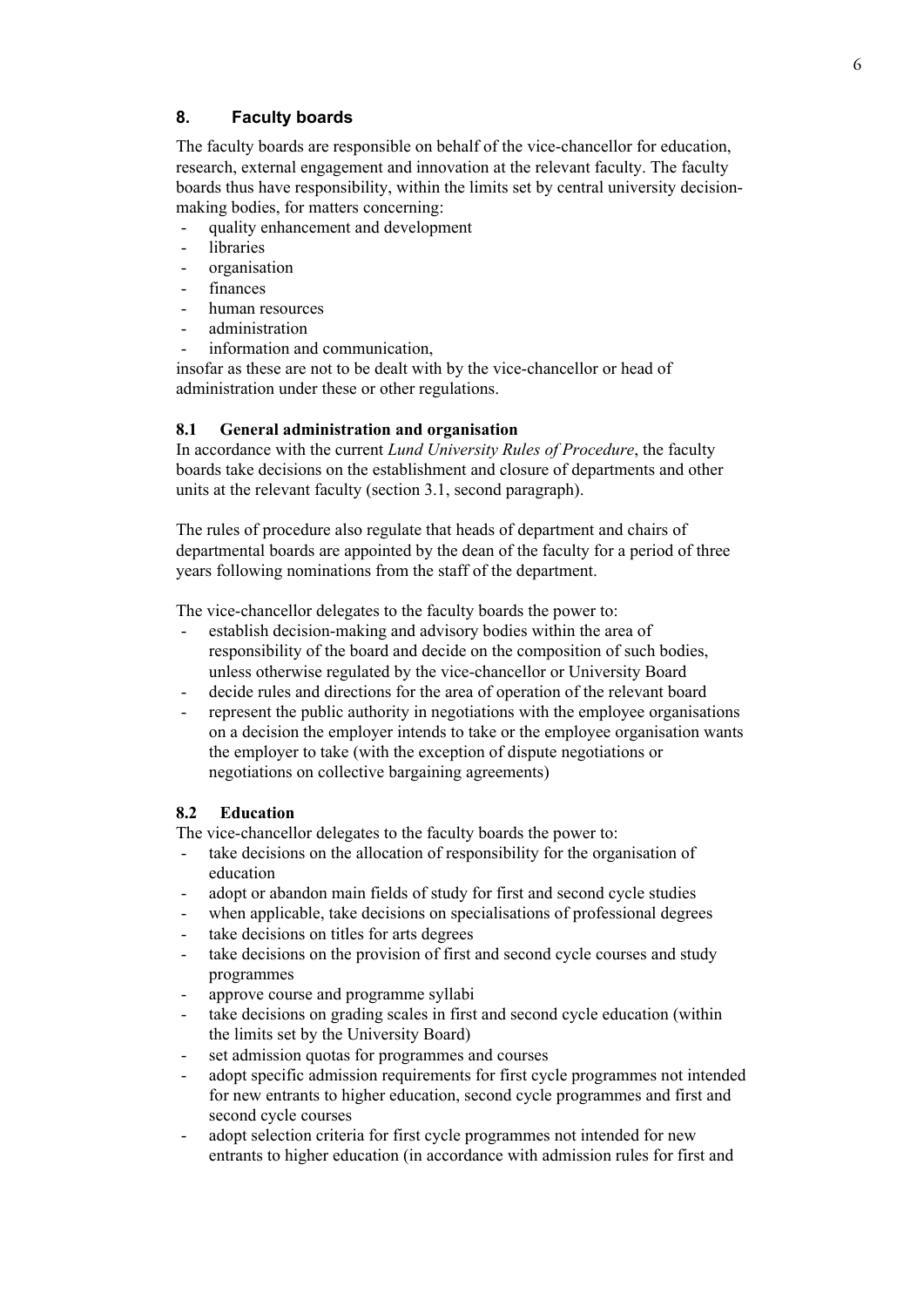second cycle education approved by the University Board), second cycle programmes and second cycle courses

- take decisions on individual admission matters for first and second cycle studies concerning late admissions, deferment of studies, approved leave from studies and admission to a later stage of a programme
- the board of the Faculty of Fine and Performing Arts to take decisions on individual admission matters
- appoint examiners for courses
- issue degrees
- take decisions on the transfer of credits for previous studies or activities to a degree
- adopt or abandon subjects for third cycle studies
- take decisions on admissions to third cycle studies. This power may be delegated to a faculty body or officer. It may also be delegated to a departmental body, but not to a departmental officer other than
	- the head of department. It may not be delegated to the intended supervisor of the doctoral student.
- adopt specific admission requirements for third cycle programmes
- adopt selection criteria for third cycle programmes
- adopt procedures for the third cycle admission process. This power may not be sub-delegated.
- adopt regulations for the process to advertise vacancies on third cycle programmes
- adopt a form for applications to third cycle studies
- appoint supervisors for doctoral students

#### **8.3 Research**

The vice-chancellor delegates to the faculty boards the power to:

- take decisions on the appointment of associate professors
- take decisions on procedures for research reporting and quality enhancement

## **8.4 Finances**

The vice-chancellor delegates to the faculty boards the power to:

- take decisions on the budget for the relevant faculty, including education and research remits and resources, and on the level and allocation of faculty overhead costs
- take decisions on the total budget for the faculty
- approve the faculty's statement of accounts and balance sheet and other financial reporting such as quarterly accounts, forecasts and economic assessments

#### **8.5 Human resources**

The vice-chancellor delegates to the faculty boards the power to take decisions on human resources matters at the relevant faculty with the exception of the powers that lie with the vice-chancellor and head of administration. In accordance with Chapter 4 Section 13 of the Higher Education Ordinance, the vice-chancellor does not delegate the power to make decisions regarding the appointment of professors, the decision to advertise a post of professor, to appoint a professor, a new professor's salary or a new specialisation/subject of a professorship. The recruitment, appointment and promotion of academic staff are regulated in the current Lund University Appointment Rules.

The vice-chancellor delegates to the faculty boards the power to: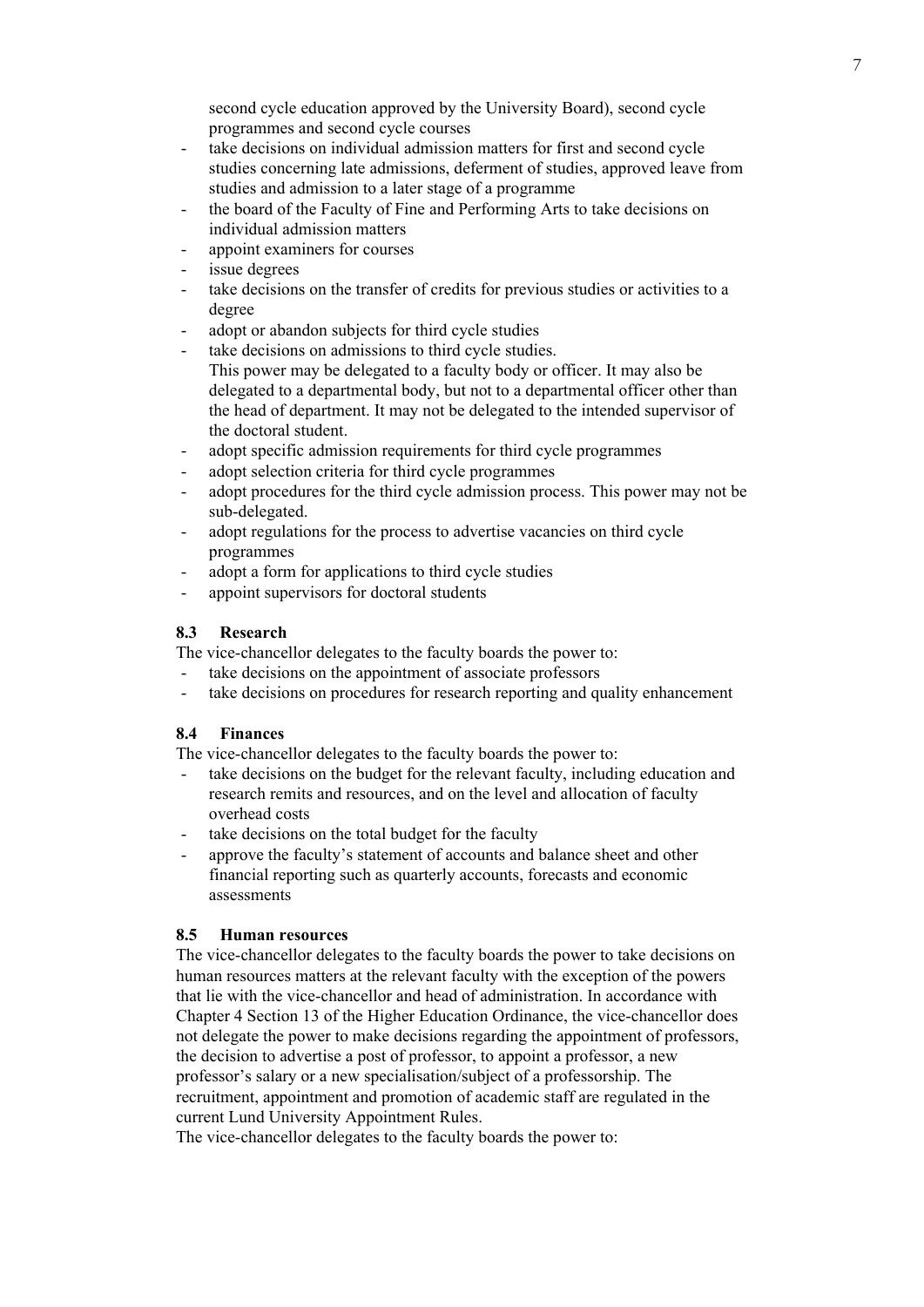- take decisions on the recruitment and appointment of staff (with the exception of teaching staff)
- take decisions on the recruitment, appointment and promotion of teaching staff (with the exception of professors). The power to decide on appointments of senior lecturers, adjunct senior lecturers or associate senior lecturers may be delegated to the dean but not further sub-delegated. The power to decide on appointments of lecturers, adjunct lecturers or postdocs may be delegated to the dean or the head of department but not further sub-delegated.
- take decisions on the specialisation/subject of a teaching position (with the exception of professorships)
- appoint members to the academic appointments board
- appoint external experts for the assessment of applicants to teaching posts
- take decisions on termination of employment in connection with an employee becoming entitled to full sickness compensation pursuant to the Social Insurance Code and termination on the grounds of age pursuant to the Employment Protection Act (1982:80) (with the exception of professors)
- take decisions on whether or not an employee must terminate their secondary employment, or prohibit an employee from accepting secondary employment (with the exception of deans and pro-deans). This power to decide may be delegated to a body or manager at the faculty level, but not further subdelegated
- take decisions on salaries (salary revisions and other salary decisions) for:
	- o academic staff with the exception of professors
	- o heads of faculty offices in consultation with the university director
	- o technical and administrative staff at the faculty/-ies
- take decisions on salaries for professors only in connection with salary revisions
- take decisions on other matters concerning employment (with the exception of deans and pro-deans), such as:
	- o approval/rejection of applications for leave of absence
	- o allocation of employees' working hours within the limits laid down in applicable collective agreements
	- o employees' completion of duties
	- o annual leave
	- o rehabilitation measures.

#### **8.6 Premises and other infrastructure**

Infrastructure refers to IT, cleaning, caretaking, post handling, printing, etc.

The vice-chancellor delegates to the faculty boards the power to:

- take decisions on documentation that is to form the basis for decisions on premises
- take decisions on equipment and furnishings for new construction projects and renovation projects
- take decisions on the organisation of IT services and other infrastructure activities
- take decisions on levels of cleaning services and other services

## **9. Specialised centres (USV)**

The person specifically appointed by the vice-chancellor as head of the specialised centres is responsible on behalf of the vice-chancellor for the activities and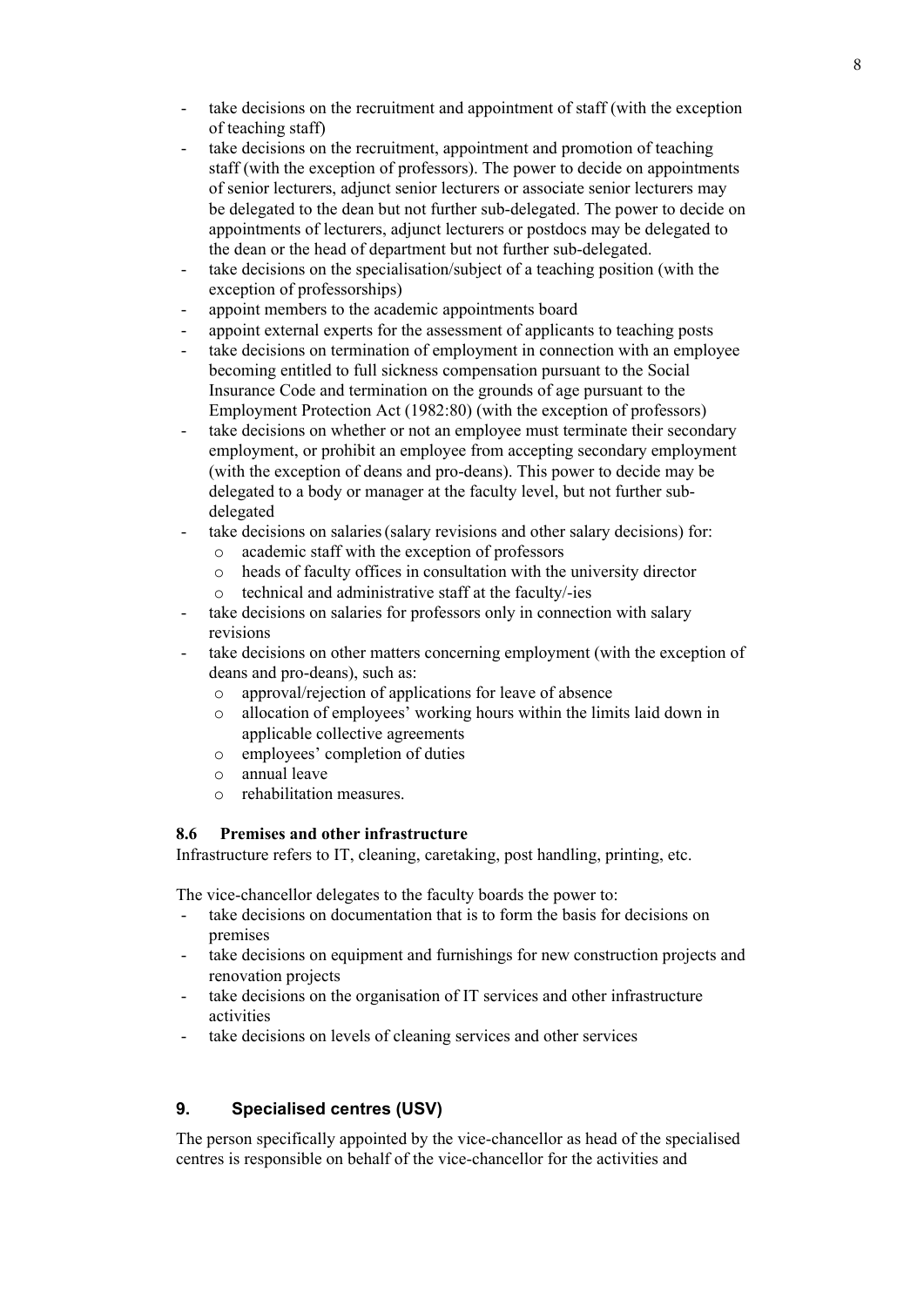coordination of the specialised centres and for cooperation with other parts of the University. The specifically appointed head of the specialised centres thus has responsibility, within the limits set by central university decision-making bodies, for matters concerning:

- development
- finances
- human resources
- administration
- information and communication.

insofar as these are not to be dealt with by the vice-chancellor or head of administration under these or other regulations.

## **9.1 General administration and organisation**

The vice-chancellor delegates to the specifically appointed head of the specialised centres the power to:

represent the public authority in negotiations with the employee organisations on a decision the employer intends to take or the employee organisation wants the employer to take (with the exception of dispute negotiations or negotiations on collective bargaining agreements)

#### **9.2 Education and research**

The vice-chancellor delegates to the specifically appointed head of the specialised centres the power to, within the limits set by agreements with the faculties on education:

- take decisions on the provision of first and second cycle courses and study programmes
- take decisions on the allocation of responsibility for the organisation of education
- set admission quotas for programmes and courses
- take decisions on grading scales in first and second cycle education
- appoint examiners for courses
- take decisions on the appointment of associate professors
- take decisions on procedures for research reporting and quality enhancement

#### **9.3 Finances**

The vice-chancellor delegates to the specifically appointed head of the specialised centres the power to:

- take decisions on the budget for the specialised centres, including education and research remits and resources, and on the level and allocation of overhead costs
- take decisions on the total budget for the specialised centres
- approve the specialised centres' statement of accounts and balance sheet and other financial reporting such as quarterly accounts, forecasts and economic assessments

### **9.4 Human resources**

The vice-chancellor delegates to the specifically appointed head of the specialised centres the power to take decisions on human resources matters at the specialised centres with the exception of the powers that lie with the vice-chancellor and university director. In accordance with Chapter 4 Section 13 of the Higher Education Ordinance, the vice-chancellor does not delegate the power to make decisions regarding the appointment of professors, the decision to advertise a post of professor, to appoint a professor, or a new professor's salary. The recruitment,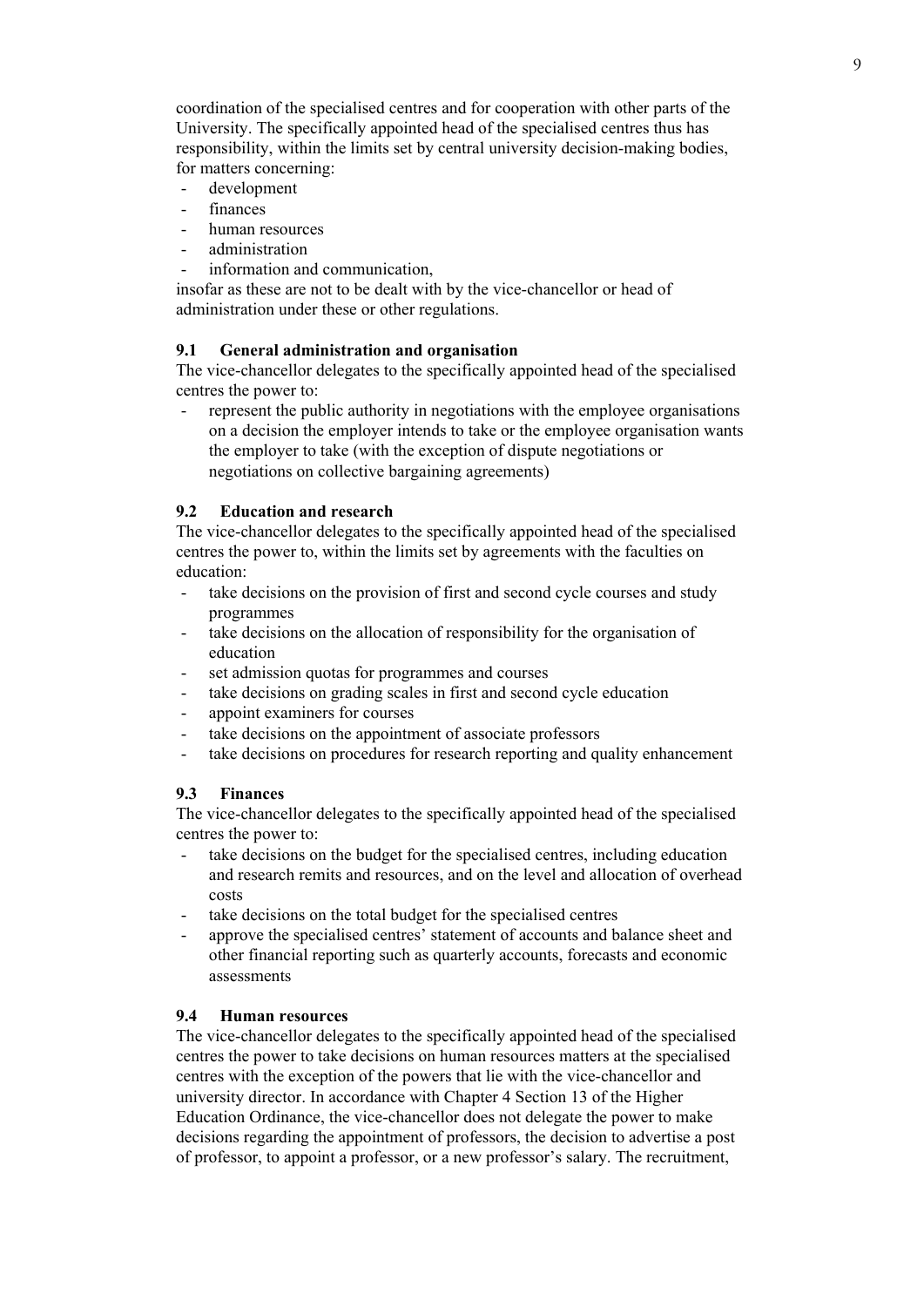appointment and promotion of academic staff are regulated in the current Lund University Appointment Rules.

The vice-chancellor delegates to the specifically appointed head of the specialised centres the power to, within the specialised centres:

- take decisions on the recruitment and appointment of staff (with the exception of professors and centre directors)
- take decisions on the recruitment, appointment and promotion of teaching staff (with the exception of professors). The power to decide on appointments of senior lecturers, adjunct senior lecturers or associate senior lecturers may not be further sub-delegated. The power to decide on appointments of lecturers, adjunct lecturers or postdocs may be delegated to the centre director but not further sub-delegated.
- take decisions on the specialisation/subject of a teaching position (with the exception of professorships)
- take decisions on termination of employment in connection with an employee becoming entitled to full sickness compensation pursuant to the Social Insurance Code and termination on the grounds of age pursuant to the Employment Protection Act (1982:80) (with the exception of professors)
- take decisions on salaries (salary revisions and other salary decisions), with the exception of professors and directors
- take decisions on salaries for professors only in connection with salary revisions
- take decisions on other matters concerning employment, such as:
	- o approval/rejection of applications for leave of absence
	- o allocation of employees' working hours within the limits laid down in applicable collective agreements
	- o employees' completion of duties
	- o annual leave
	- o rehabilitation measures.

## **9.5 Premises and other infrastructure**

Infrastructure refers to IT, cleaning, caretaking, post handling, printing, etc.

The vice-chancellor delegates to the specifically appointed head of the specialised centres the power to:

- take decisions on documentation that is to form the basis for decisions on premises for the specialised centres
- take decisions on equipment and furnishings for new construction projects and renovation projects
- take decisions on the organisation of the specialised centres' IT services and other infrastructure activities
- take decisions on levels of cleaning services and other services

## **10. Lund University's cultural and public centres (LUKOM)**

The head of the cultural and public centres specifically appointed by the vicechancellor is responsible for operations and coordination within LUKOM and for cooperation with other parts of the University on behalf of the vice-chancellor. The specifically appointed head thus has responsibility, within the limits set by central university decision-making bodies, for matters concerning:

development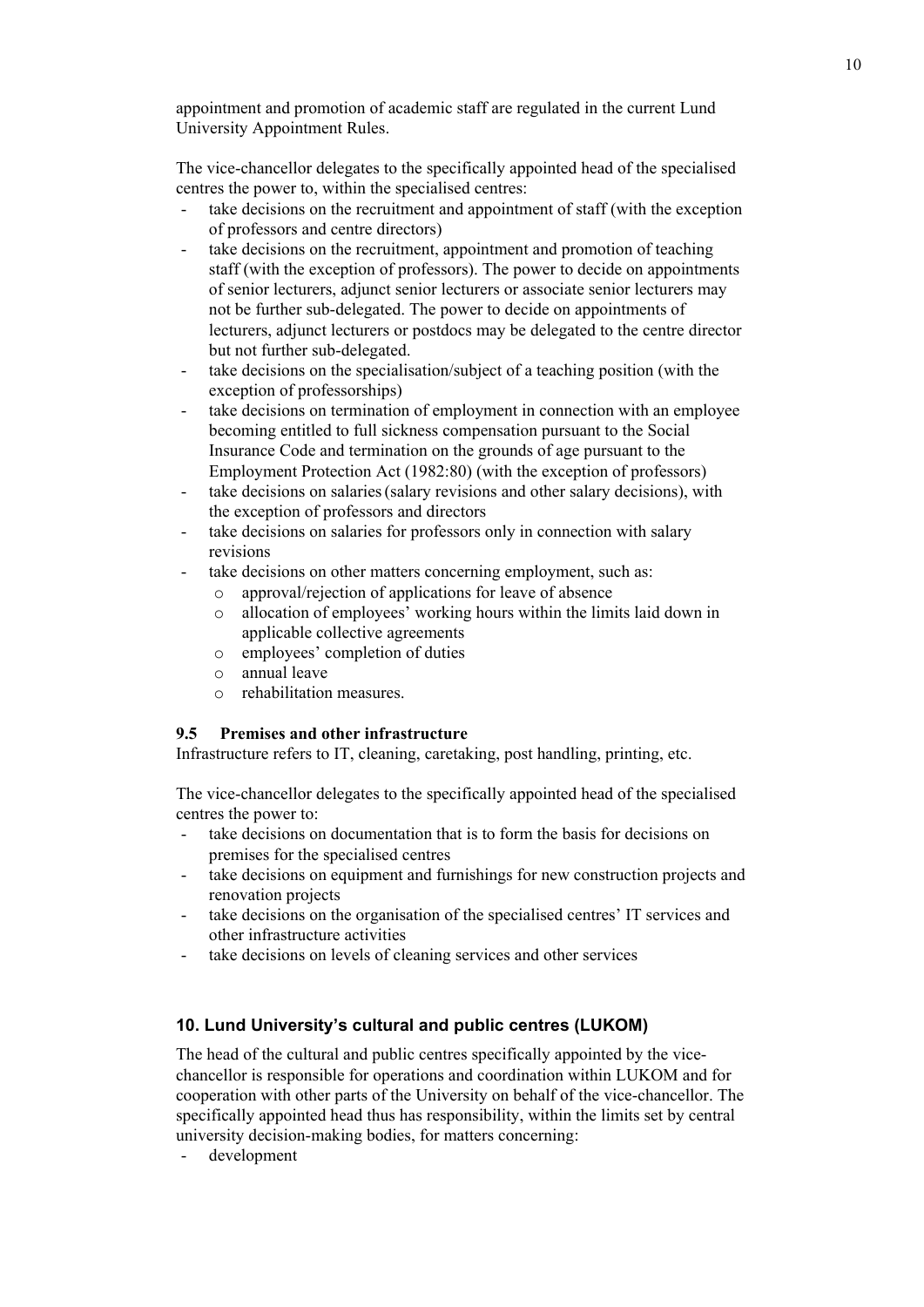- finances
- human resources
- administration
- information and communication.

insofar as these are not to be dealt with by the vice-chancellor or head of administration under these or other regulations.

## **10.1 General administration and organisation**

The vice-chancellor delegates to the specifically appointed head of the cultural and public centres the power to:

- establish decision-making and planning bodies within LUKOM and take decisions on the composition of such bodies,
- adopt rules and instructions for LUKOM, within the limits set by the vicechancellor adopted regulations for each organisation,
- represent the public authority in negotiations with the employee organisations on a decision the employer intends to take or the employee organisation wants the employer to take (with the exception of dispute negotiations or negotiations on collective bargaining agreements)

#### **10.2 Finances**

The vice-chancellor delegates to the specifically appointed head of the cultural and public centres the power to:

- take decisions on the budget for the cultural and public centres, including the level and allocation of overhead costs
- take decisions on the total budget for the cultural and public centres
- approve the cultural and public centres' statement of accounts and balance sheet and other financial reporting such as quarterly accounts, forecasts and economic assessments

#### **10.3 Human resources**

The vice-chancellor delegates to the specifically appointed head of the cultural and public centres the power to take decisions on human resources matters at the cultural and public centres with the exception of the powers that lie with the vicechancellor and head of administration. In accordance with Chapter 4 Section 13 of the Higher Education Ordinance, the vice-chancellor does not delegate the power to make decisions regarding the appointment of professors, the decision to advertise a post of professor, to appoint a professor, or a new professor's salary. The recruitment, appointment and promotion of academic staff are regulated in the current Lund University Appointment Rules.

The vice-chancellor delegates to the specifically appointed head of the cultural and public centres the power within LUKOM to:

- take decisions on the recruitment and appointment of staff (with the exception of teaching staff and directors)
- take decisions on termination of employment in connection with an employee becoming entitled to full sickness compensation pursuant to the Social Insurance Code and termination on the grounds of age pursuant to the Employment Protection Act (1982:80) (with the exception of professors)
- take decisions on salaries (salary revisions and other salary decisions), with the exception of professors and directors
- take decisions on salaries for professors only in connection with salary revisions
- take decisions on other matters concerning employment, such as: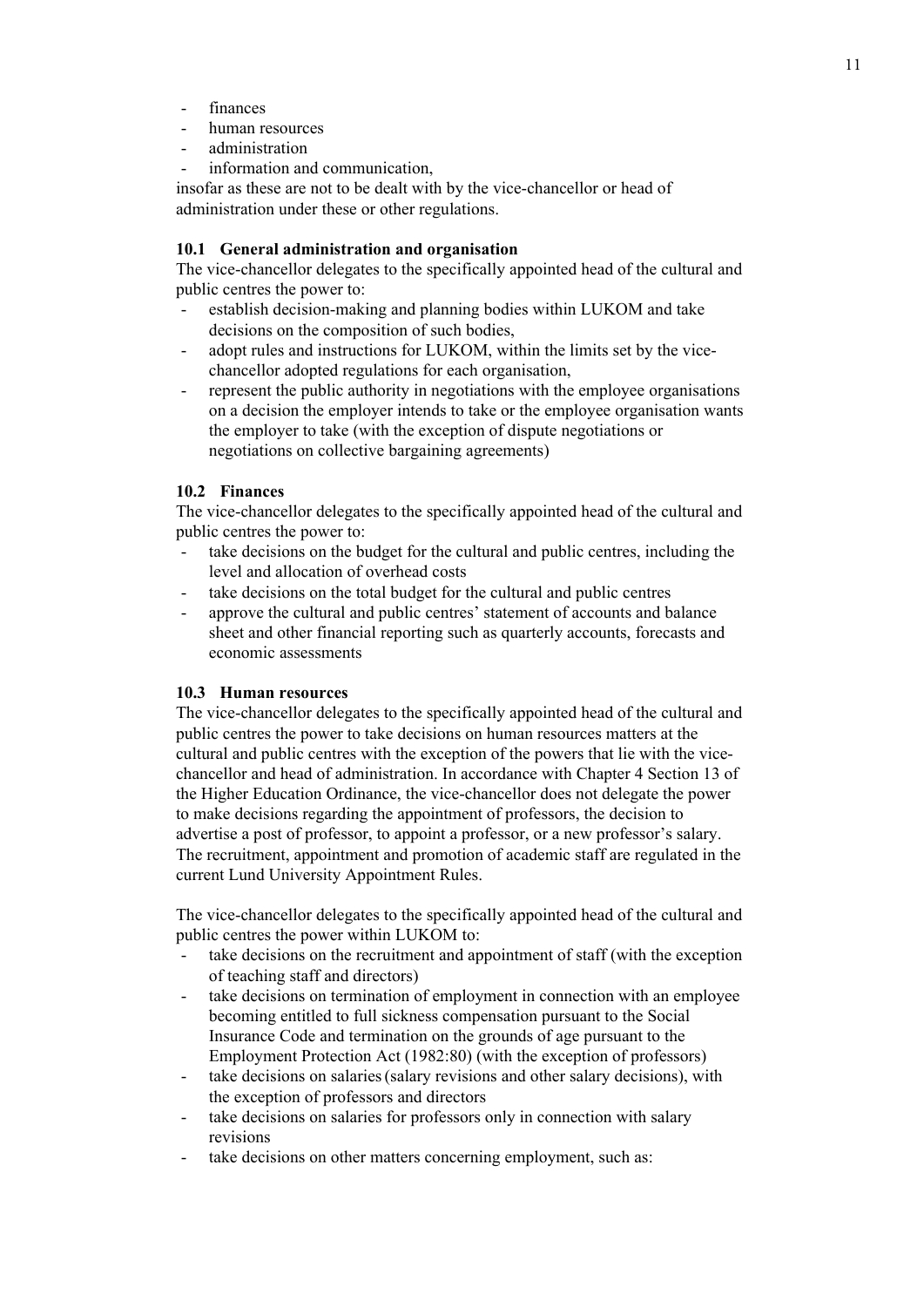- o approval/rejection of applications for leave of absence
- o allocation of employees' working hours within the limits laid down in applicable collective agreements
- o employees' completion of duties
- o annual leave
- o rehabilitation measures.

## **10.4 Premises and other infrastructure**

Infrastructure refers to IT, cleaning, caretaking, post handling, printing, etc.

The vice-chancellor delegates to the specifically appointed head of the cultural and public centres the power to:

- take decisions on documentation that is to form the basis for decisions on premises for the cultural and public centres
- take decisions on equipment and furnishings for new construction projects and renovation projects
- take decisions on the organisation of the cultural and public centres' IT services and other infrastructure activities
- take decisions on levels of cleaning services and other services

## **11. MAX IV Laboratory**

MAX IV Laboratory is regulated by the *Ordinance on the national research facility at the electron accelerator laboratory (MAX IV Laboratory) in Lund (1994:946)*, last amended 23 December 2011. In addition, current agreements on MAX IV between Lund University, the Swedish Research Council and VINNOVA apply.

## **11.1 General administration and organisation**

The vice-chancellor delegates to the Board of MAX IV Laboratory the power to:

- establish decision-making and preparatory bodies within its area of responsibility and to take decisions on the composition of such bodies
- decide rules and directions for MAX IV Laboratory
- represent the public authority in negotiations with the employee organisations on a decision the employer intends to take or the employee organisation wants the employer to take (with the exception of dispute negotiations or negotiations on collective bargaining agreements)

## **11.2 Education and research**

The vice-chancellor delegates to the Board of MAX IV Laboratory the power to:

- take decisions on procedures for research reporting and quality enhancement
- in consultation with the faculty concerned, take decisions on principles for quality assurance of operations and regular evaluations

## **11.3 Finances**

The vice-chancellor delegates to the Board of MAX IV Laboratory the power to:

take decisions on the budget for MAX IV Laboratory, including research

- remit and resources, and on the level and allocation of overhead costs take decisions on the total budget for the faculty
- approve the faculty's statement of accounts and balance sheet and other financial reporting such as quarterly accounts, forecasts and economic assessments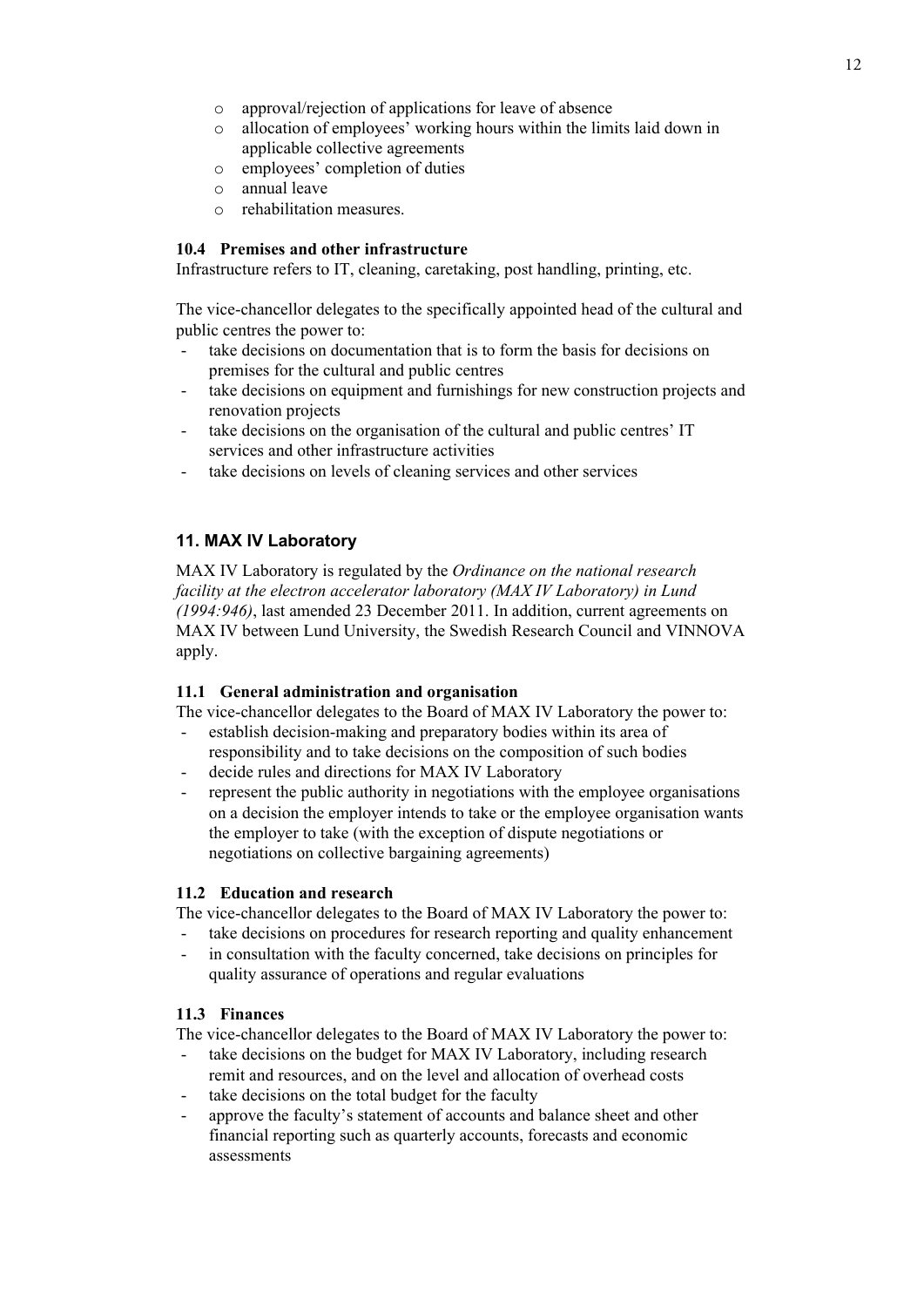### **11.4 Human resources**

The vice-chancellor delegates to the Board of MAX IV Laboratory the power to take decisions on human resources matters with the exception of the powers that lie with the vice-chancellor and university director. In accordance with Chapter 4 Section 13 of the Higher Education Ordinance, the vice-chancellor does not delegate the power to make decisions regarding the appointment of professors, the decision to advertise a post of professor, to appoint a professor, or a new professor's salary. The recruitment, appointment and promotion of academic staff are regulated in the current Lund University Appointment Rules.

The vice-chancellor delegates to the Board of MAX IV Laboratory the power to:

- take decisions on the recruitment, appointment and promotion of staff (with the exception of director and teaching staff)
- take decisions on the recruitment, appointment and promotion of teaching staff (with the exception of professors). The power to decide on appointments of senior lecturers, adjunct senior lecturers or associate senior lecturers may be delegated to the chair but not further sub-delegated. The power to decide on appointments of lecturers, adjunct lecturers or postdocs may be delegated to the chair or centre director but not further sub-delegated.
- take decisions on the specialisation/subject of a teaching position (with the exception of professorships)
- take decisions on termination of employment in connection with an employee becoming entitled to full sickness compensation pursuant to the Social Insurance Code and termination on the grounds of age pursuant to the Employment Protection Act (1982:80) (with the exception of professors)
- take decisions on the whether or not an employee must terminate their secondary employment, or prohibit an employee from accepting secondary employment (with the exception of the director). This right may be delegated to a body or official with responsibilities for the whole of MAX IV, but not further sub-delegated
- take decisions on salaries(salary revisions and other salary decisions), with the exception of professors and the director
- take decisions on salaries for professors only in connection with salary revisions
- take decisions on other matters concerning employment, such as:
	- o approval/rejection of applications for leave of absence
	- o allocation of employees' working hours within the limits laid down in applicable collective agreements
	- o employees' completion of duties
	- o annual leave
	- o rehabilitation measures.

#### **11.5 Premises and other infrastructure**

Infrastructure refers to IT, cleaning, caretaking, post handling, printing, etc.

The vice-chancellor delegates to the Board of MAX IV Laboratory the power to:

- take decisions on documentation that is to form the basis for decisions on premises
- take decisions on equipment and furnishings for new construction projects and renovation projects
- take decisions on the organisation of IT services and other infrastructure activities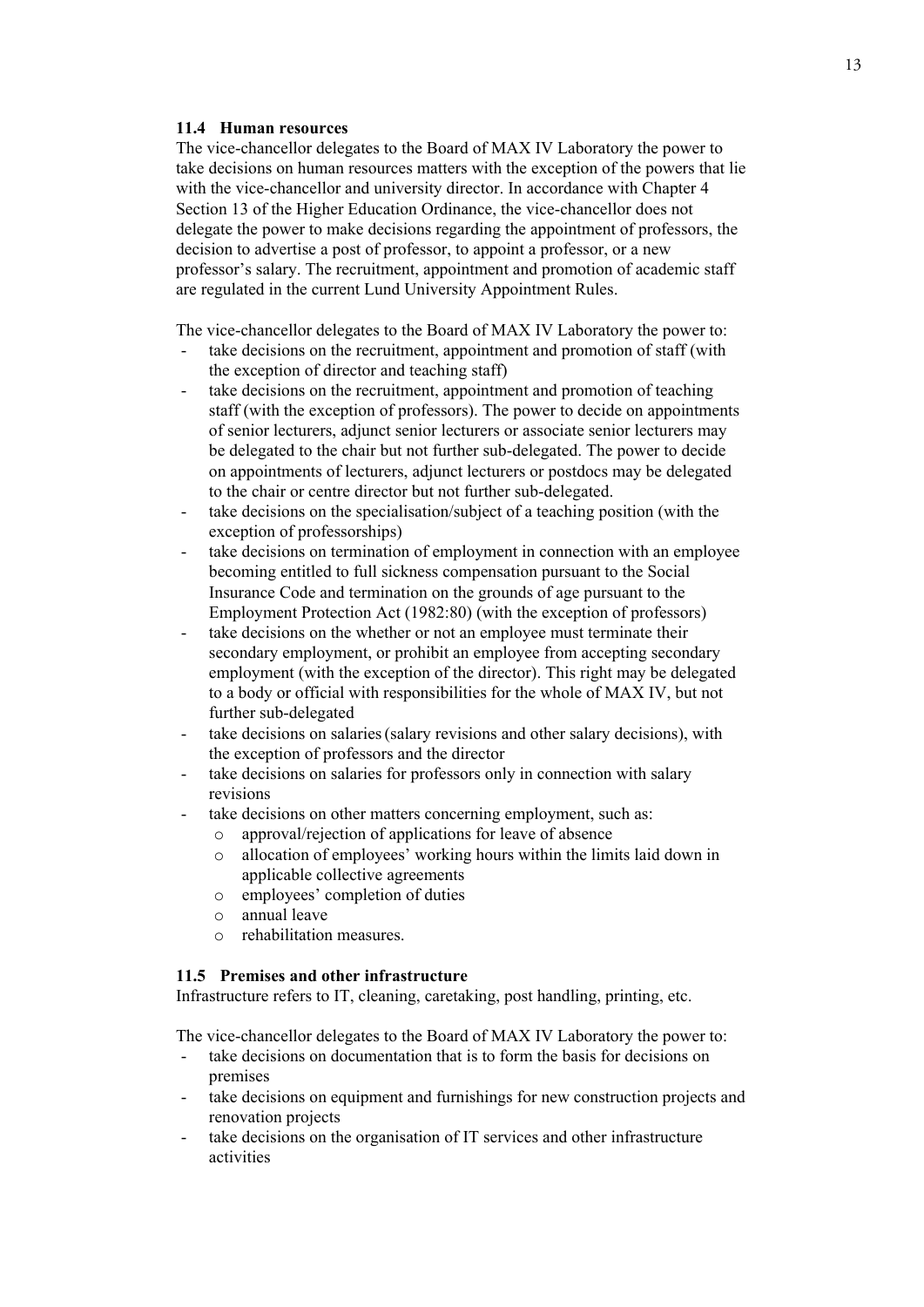take decisions on levels of cleaning services and other services

With regard to decisions not regulated in this document, the Board of MAX IV Laboratory shall have the same responsibility and powers as the faculty boards.

## **12. Library Board**

The Library Board is the board of the University Library (UB). The Library Board has overall responsibility for the operations of all the libraries at Lund University. All the libraries at Lund University comprise the University Library, the faculty libraries and the freestanding libraries that are not part of a faculty library.

## **12.1 General administration and organisation**

The vice-chancellor delegates to the Library Board the power to:

decide rules and directions for the University Library

## **12.2 Library operations**

The vice-chancellor delegates to the Library Board the power to:

- approve strategic plans and annual reports for the University Library
- approve general rules that aim to provide good and fair conditions for staff and students at all the libraries at Lund University
- take decisions with regard to all the libraries at Lund University on matters concerning quality objectives and the general direction of library operations

## **12.3 Finances**

The vice-chancellor delegates to the Library Board the power to:

- take decisions on the allocation of shared funding
- take decisions on the total budget for the University Library
- approve the University Library's statement of accounts and balance sheet and other financial reporting such as quarterly accounts, forecasts and economic assessments

## **12.4 Premises and other infrastructure**

Infrastructure refers to IT, cleaning, caretaking, post handling, printing, etc.

The vice-chancellor delegates to the Library Board the power to:

- take decisions on documentation that is to form the basis for decisions on premises
- take decisions on equipment and furnishings for new construction projects and renovation projects
- take decisions on the organisation of IT services and other infrastructure activities
- take decisions on levels of cleaning services and other services

## **13. Entry into force**

These regulations enter into force on 25 March 2021, at which time the following document will cease to apply: *Regulations on the allocation of decision-making powers at Lund University* (vice-chancellor's decision, 15 October 2020, reg. no STYR 2019/2111).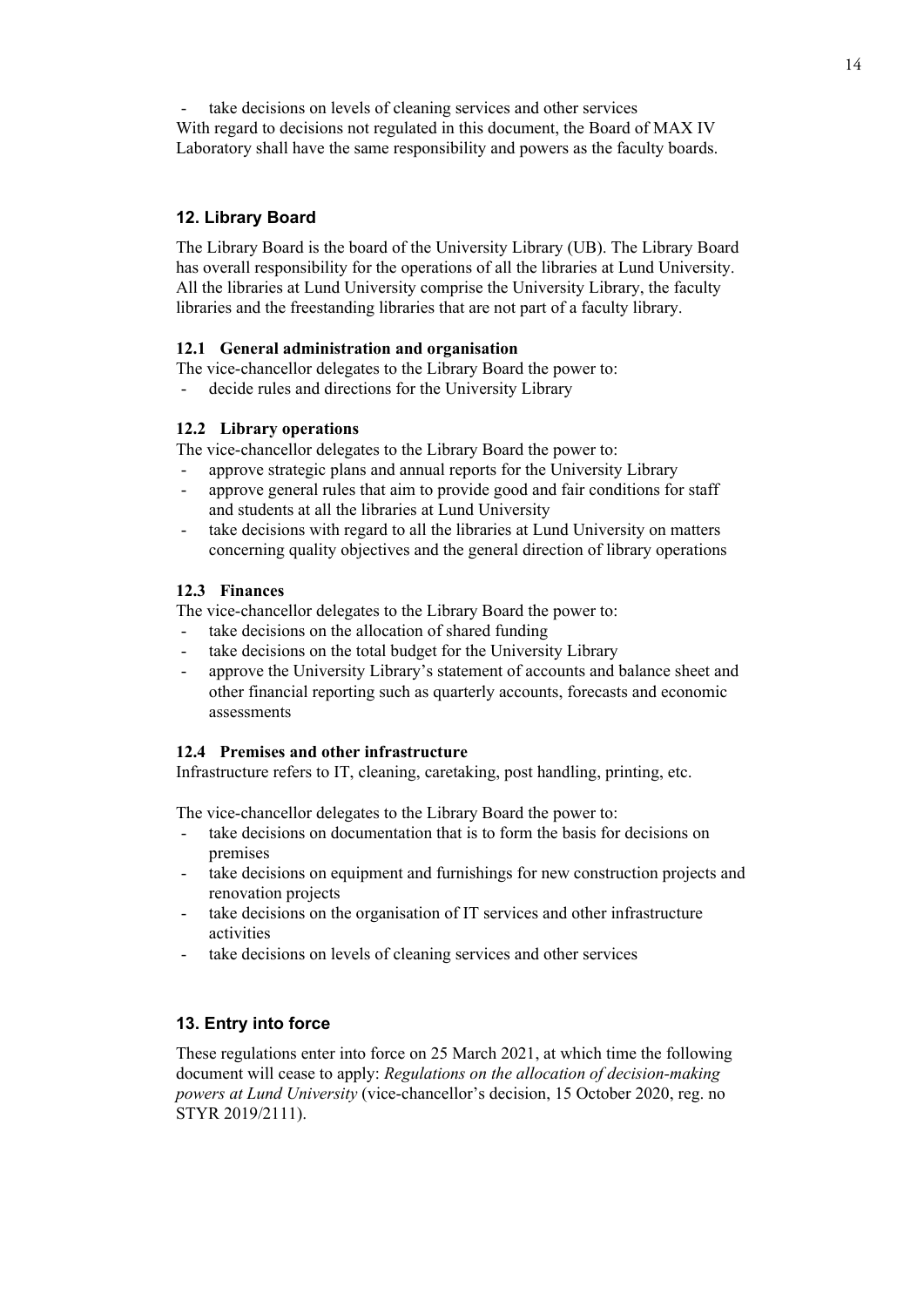Regulations on the allocation of decision-making powers at Lund University APPENDIX Reg. no STYR 2021/727

## **Allocation of decision-making powers for certain agreements and applications**

Delegation from vice-chancellor to head of administration, deans, heads of department and the board of MAX IV Laboratory.

### **Limits**

The delegations in these regulations apply only to the types of agreement and application defined below (with the exception of delegations to the head of administration). Other types of agreement, such as purchasing agreements and tenancy agreements, have separate delegation rules.

#### **Definitions**

Within the University, a large number of agreements are signed, with varying content related to research and education. The agreement's type is key to determining who has the power to sign it. To determine the type of agreement, the following definitions are used:

*grant agreement* – for funding not requiring any service in return. This means that the party giving the grant has not made any demands to receive goods or services or to enjoy special privileges in exchange for the funding. It is not considered a service in return if the terms agreed state that the recipient is to use the funding for a certain purpose or is to report how it has been used

*industry-employed doctoral student agreement* – an agreement on third cycle education where the doctoral student is employed by the external funding party

*licensing agreement* – an agreement where the University gives licensing rights/usage rights to, for example, software (agreements in which the University buys licensing rights or usage rights are dealt with elsewhere)

*collaboration agreement* – refers to collaborations with one or more parties that are not fully funded and where there is a requirement for services in return (see below under *contract research agreement*)

*contract research agreement* – fully funded commission where the commissioning party makes demands for services in return (e.g. in the form of delayed publication, confidentiality, rights to results etc.)

*contract education agreement* – an agreement relating to the Ordinance on Contract Education

*education agreement* – an agreement with another higher education institution on education, e.g. joint programmes, exchange agreements and agreements with collaborating partners on, for example, students' degree projects

In addition, there are:

- agreements on degree projects
- material transfer agreements give the right to use material (both the University and other parties can give this right)
- confidentiality agreements usually signed in conjunction with discussions on future collaborations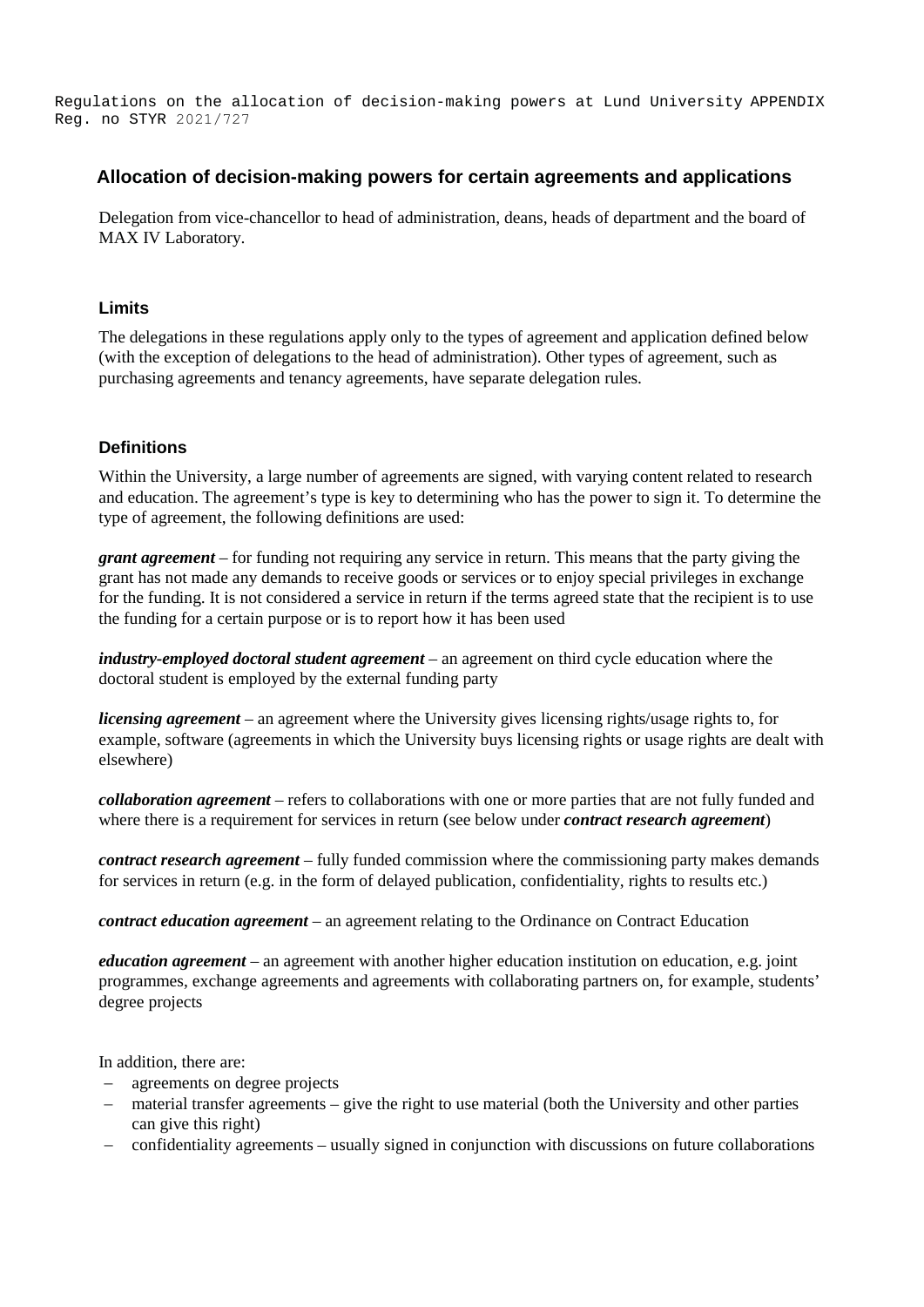```
Regulations on the allocation of decision-making powers at Lund 
University APPENDIX Reg. no STYR 2021/727
```
- letters of intent /memoranda of understanding state the intention to enter into an agreement
- consultancy agreements agreements in which the University sells consultancy services (agreements on purchasing consultancy services are dealt with elsewhere)
- agreements with employees

In addition, there are the following specific agreements:

- agreements within EU research programmes
- agreements with the National Institutes of Health

*Agreements with employees* refer to agreements in which employees are given rights to results (e.g. licensing rights, rights of option), accept certain restrictions (e.g. delayed publication), etc., in order for the University to fulfil its commitments to other parties in the agreements listed above.

*Applications* refer to applications for external funding for research and education.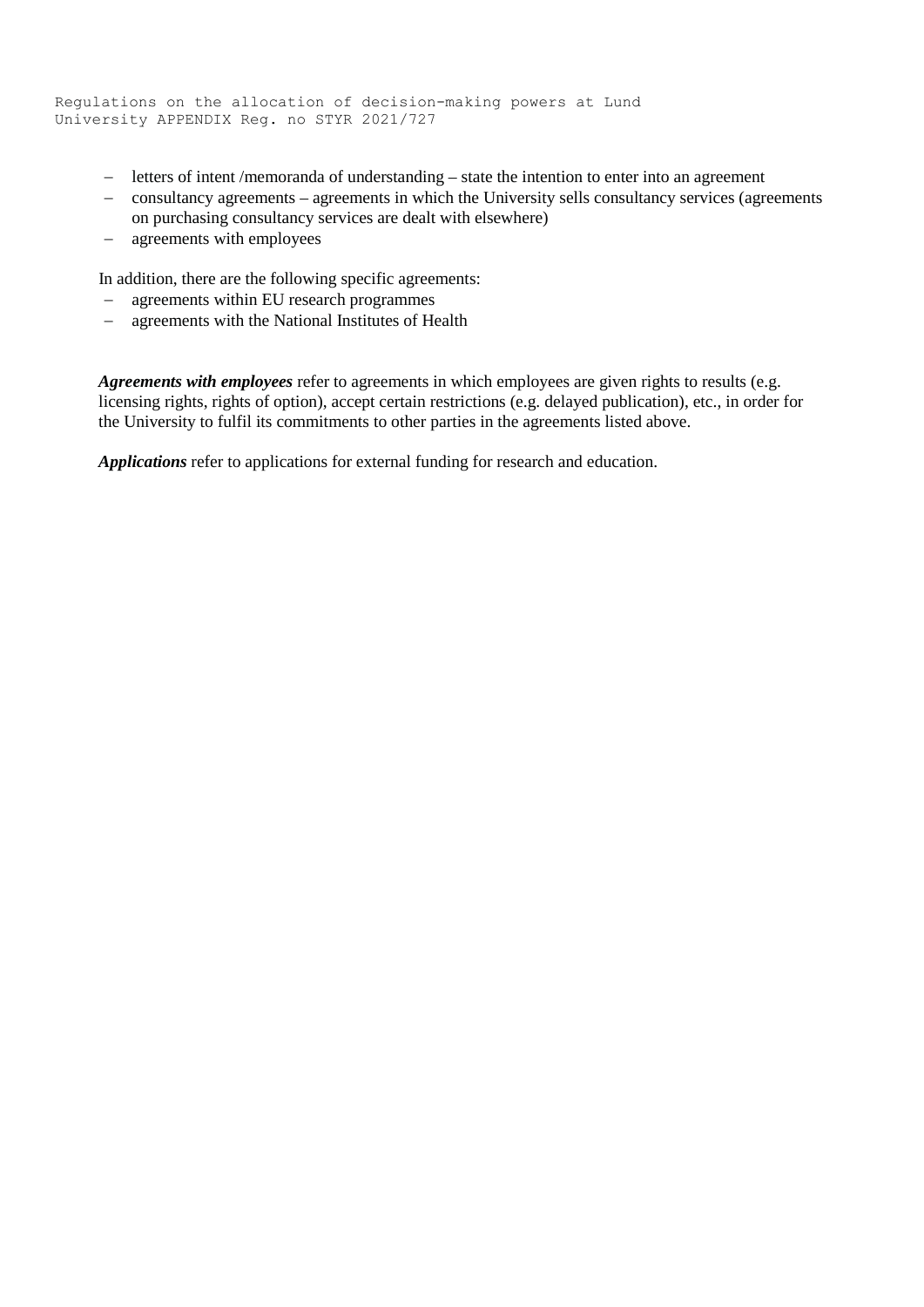## **Managing agreements and applications**

The head of department is responsible for the activities of the department and must therefore always approve all agreements and applications that explicitly concern the activities of the department, regardless of whether he/she is the person with the power to sign on behalf of the University or not (see below).

The Legal Service Office draws up, negotiates and reviews agreements of the types listed above. Individuals responsible for signing agreements are advised to contact the Legal Services Office well in advance for advice and support.

The following applies unless otherwise stated under *Special conditions.* The following people have the right to sign agreements on behalf of Lund University:

#### *Vice-Chancellor*

The vice-chancellor signs in the following cases:

- all agreements of the types listed above that cover multiple departments at more than one faculty (or equivalent)
- grant agreements of SEK 8 million and above
- contract research agreements and collaboration agreements of SEK 4 million and above. In calculating the value of collaboration agreements, the remuneration or other form of payment that the University receives is added to the University's services in return
- memoranda of understanding and letters of intent, in cases where the intended agreements are to be signed by the vice-chancellor
- agreements where the other party's terms are that the vice-chancellor is to sign
- education agreements and applications that concern more than one faculty (or equivalent)<sup>1</sup>
- education agreements and applications that concern a joint programme leading to a joint degree<sup>2</sup>
- applications in cases where the call for proposals states that the vice-chancellor is to sign

## *Head of Administration*

The head of administration has the right to sign all agreements within the areas of responsibility of the head of administration as defined in the *Regulations on the allocation of decision-making powers at Lund University* (p. 2) and all agreements within University administration.

Furthermore, the head of administration has the right to sign agreements in the following cases:

- all contract education agreements
- agreements with LU Innovation System AB

The head of administration may delegate the right to sign agreements to other administrative officers. The delegation is to be in writing and indicate a specific officer. The written delegations are to be filed together, updated regularly and repealed when necessary.

 $1$  The vice-chancellor has delegated the power to sign these agreements to the deputy vice-chancellor in *Delegation avseende rätten att teckna vissa utbildningsavtal* (Delegation of the right to sign certain education agreements) (Reg. no STYR 2016/810).

<sup>2</sup> ditto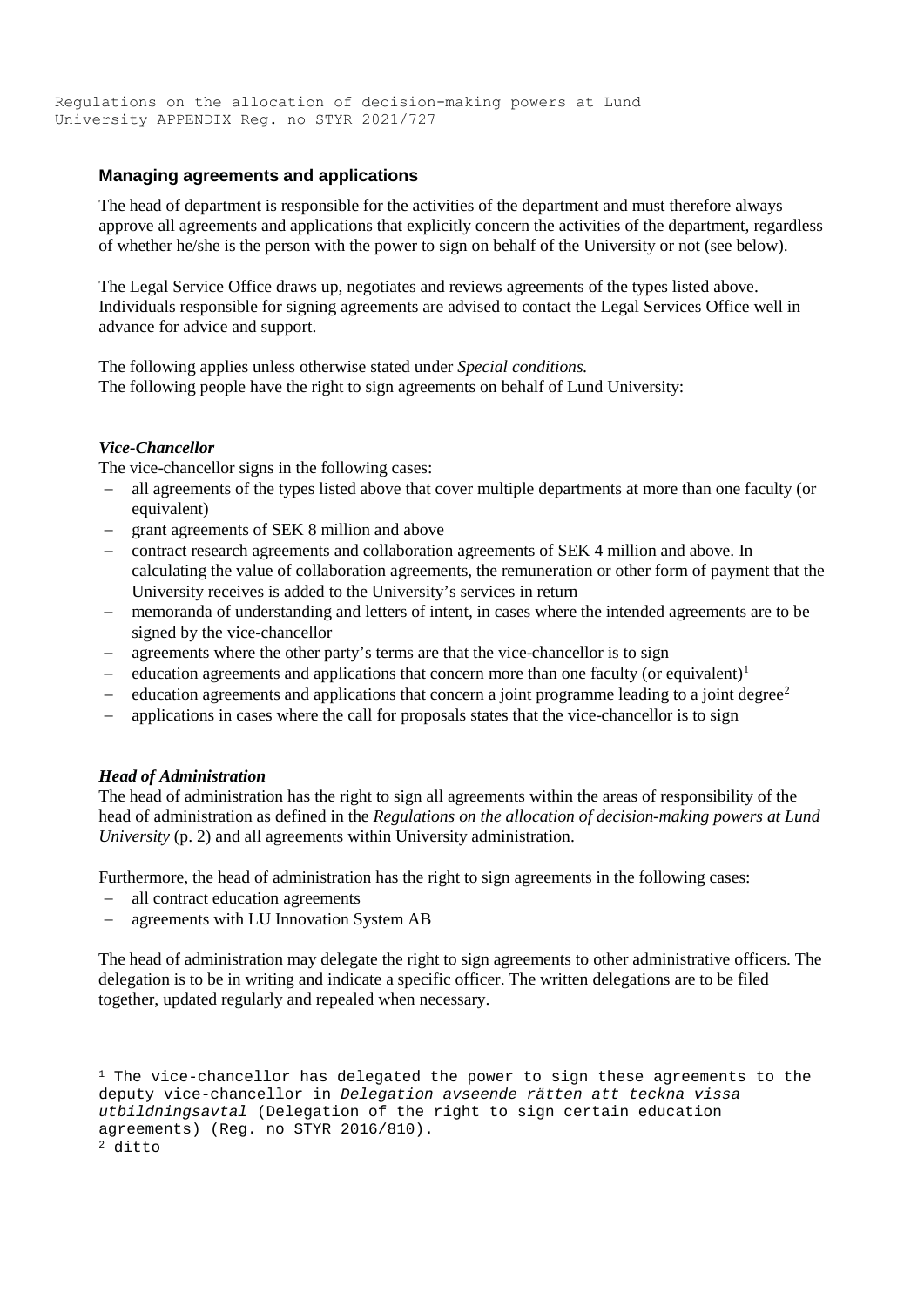## *Dean*

Dean also refers to the chair of the Board of the Specialised Centres and the chair of the Board of the Cultural and Public Centres.

The dean of a faculty signs in the following cases:

- all agreements of the types listed above that cover multiple departments and that are not to be signed by the vice-chancellor or head of administration in accordance with the above
- contract research agreements and collaboration agreements in the interval SEK 800 000–SEK 4 million. In calculating the value of collaboration agreements, the remuneration or other form of payment that the University receives is added to the University's services in return
- memoranda of understanding and letters of intent, in cases where the intended agreements are to be signed by the dean
- all industry-employed doctoral student agreements
- education agreements and applications that concern only the faculty

The dean may delegate the right to sign agreements to other officers. The delegation is to be in writing and indicate a specific officer. The written delegations are to be filed together, updated regularly and repealed when necessary.

#### *Head of Department*

Head of department also refers to directors of specialised centres and cultural and public centres.

All agreements and applications that concern the department shall be approved by the head of department. The head of department signs for the department concerned in the following cases:

- grant agreements of less than SEK 8 million
- contract research agreements and collaboration agreements of less than SEK 800 000. In calculating the value of collaboration agreements, the remuneration or other form of payment that the University receives is added to the University's services in return
- memoranda of understanding and letters of intent, in cases where the intended agreements are to be signed by the head of department and in cases where the value of the future agreement is unknown
- licensing agreements (agreements where the University gives licensing rights/usage rights)
- agreements with collaboration partners on degree projects
- material transfer agreements
- confidentiality agreements
- agreements with employees
- applications that are not to be signed by the vice-chancellor or dean

The head of department may delegate the right to sign agreements to other officers. The delegation is to be in writing and indicate a specific officer. The written delegations are to be filed together, updated regularly and repealed when necessary.

## *The Board of MAX IV Laboratory*

The Board of MAX IV Laboratory signs for MAX IV all agreements of the types listed above with the exception of